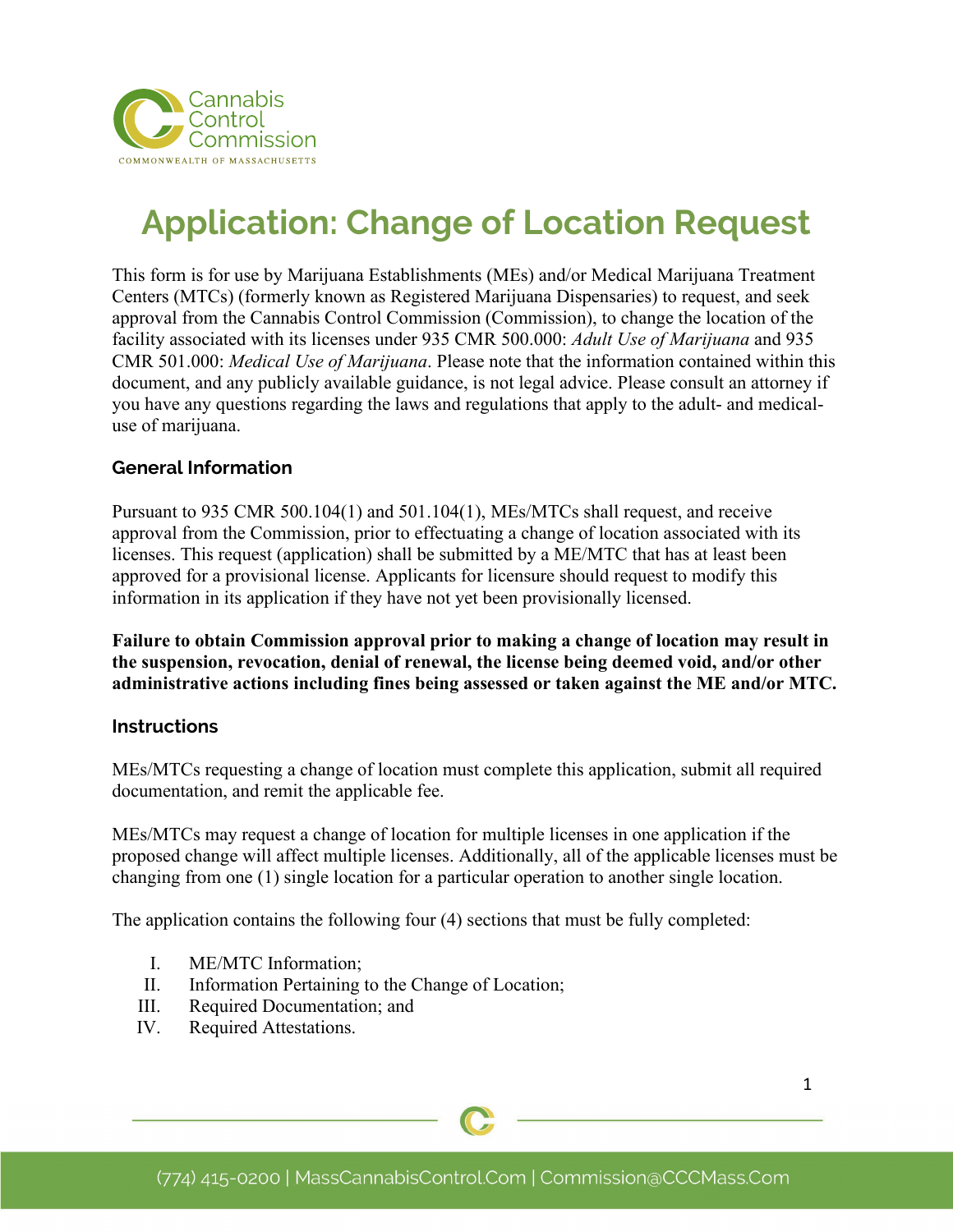In addition to the sections identified above, the required fee payment must be sent with the Payment Remittance Form.

Please ensure that all responses are typed into the application. All attachments should be labeled so as to reference the particular document that is required. Please use the reference label that will be associated with each required document (i.e. "Document A"). This reference label should be on the top right corner of each page of the document. Every section and numbered item of this application is required to be filled in with the required information. No section or numbered item should be left blank.

## **This application cannot be used for a change in ownership/control, name, structural changes, or any other type of change.**

# **Completed Request**

Once completed, the application and all required information, except the Payment Remittance Form, shall then be combined into a single PDF document and emailed to Licensing@CCCMass.com.

Pursuant to 935 CMR 500.005, the applicable fee for a change of location is 50% of the applicable license fee per each ME license. Pursuant to 935 CMR 501.005, the applicable fee for a change of location is \$10,000 per each MTC license. Please ensure the appropriate fee is paid in association with this application. Please follow the instructions in the Payment Remittance Form at the end of this application for the appropriate manner to send payment. **An insufficient payment for this change will delay the processing of this application.**

## **Review of the Request**

The application will not be reviewed until the applicable fee(s) are received by the Commission. Once the payment is received, the application will be reviewed for completeness. If the Commission requires additional information, a notice will be sent to the business email address stated on the application.

Once the application is complete, notice will be sent to the new location's municipality requesting a response within 60 days stating whether the ME and/or MTC is in compliance with local ordinances or bylaws. Once the response is received stating that the ME and/or MTC is in compliance, the request for change of location will be forwarded to the Commission for its consideration.

## **Process**

The Commission may approve, deny, request additional information, or approve with conditions relating to the change request. The ME and/or MTC shall receive a notice of the Commission's decision.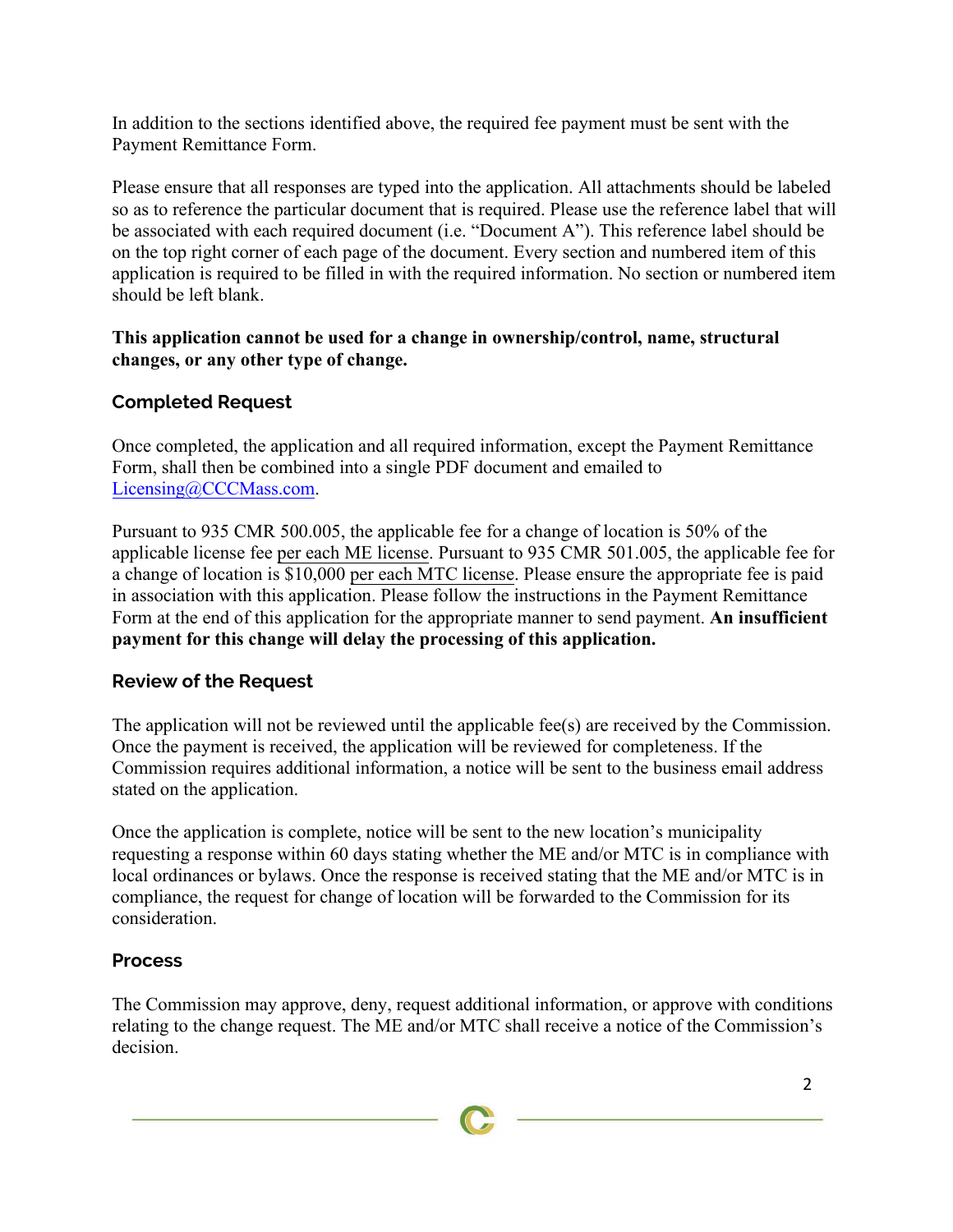If the Commission approves of the change in location, an approval notice will be sent to the applicant which will include the following:

- 1. Notification of the approval;
- 2. A list of conditions of the approval;
- 3. Information pertaining to the architectural review process; and
- 4. The need for the establishment to complete an inspection request, once appropriate to do so.

If, after completion of an inspection demonstrating that the new location is compliant with the Commission's regulations, a final request of approval will be considered by the Commission. If approved, a notice will be sent stating that operations can commence at the new location, subject to conditions, if applicable. At this point, the change of location process will be complete.

# **I. ME/MTC Information**

- 1. Name of ME/MTC:
- 2. License number(s) and specific operations affected by this request:

- 3. Business email address for official correspondence:
- 4. Name and contact information for the ME/MTC's representative completing the application (name, email address, and phone number):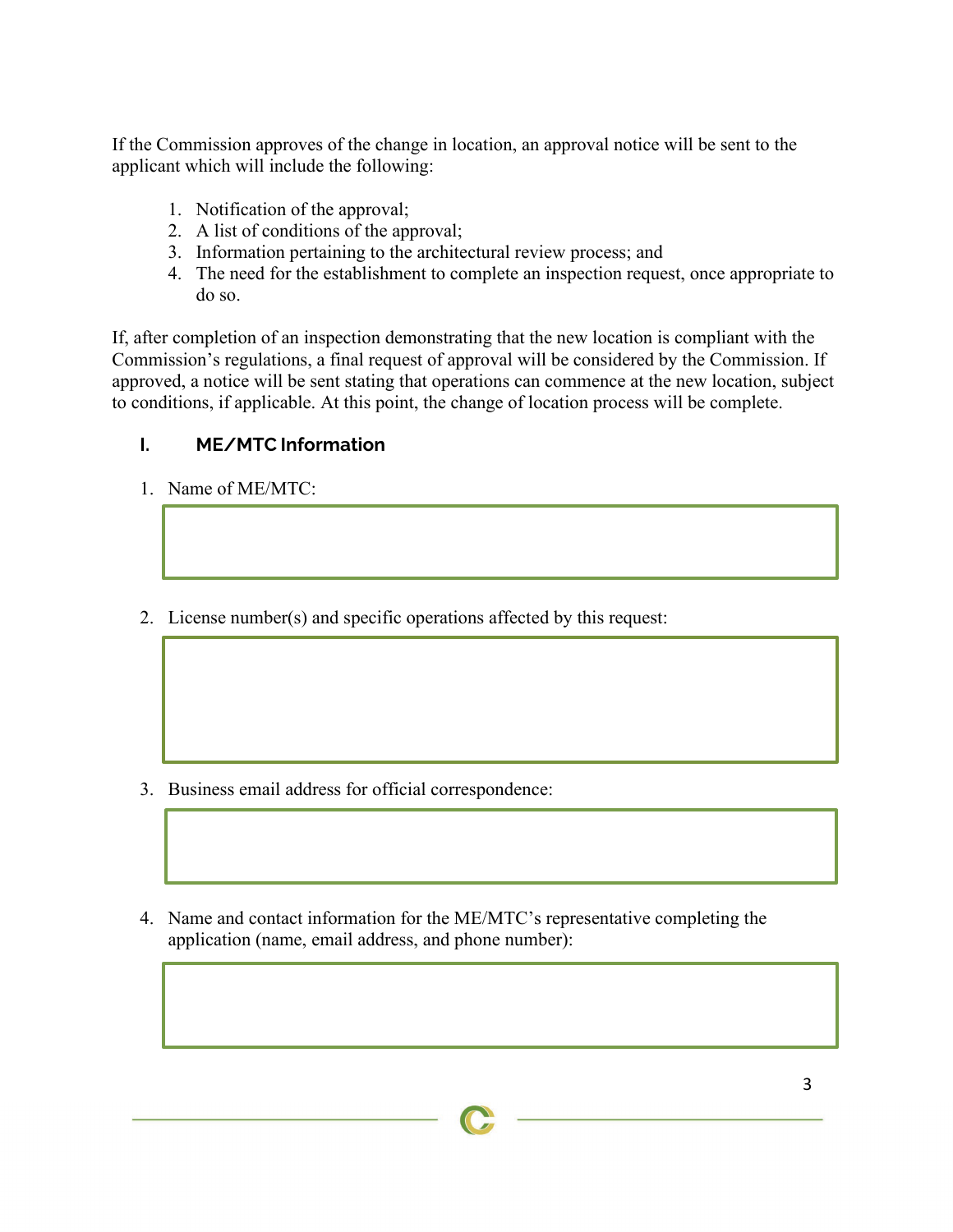# **II. Information Pertaining to the Change of Location Request**

5. Current address of the ME and/or MTC affected by this request:

6. The proposed physical address of the ME should the change of location be approved:

7. Please give a summary of the reason(s) for the change of location *(if additional space is needed, please submit an addendum labeled "Addendum #7" with your application)*: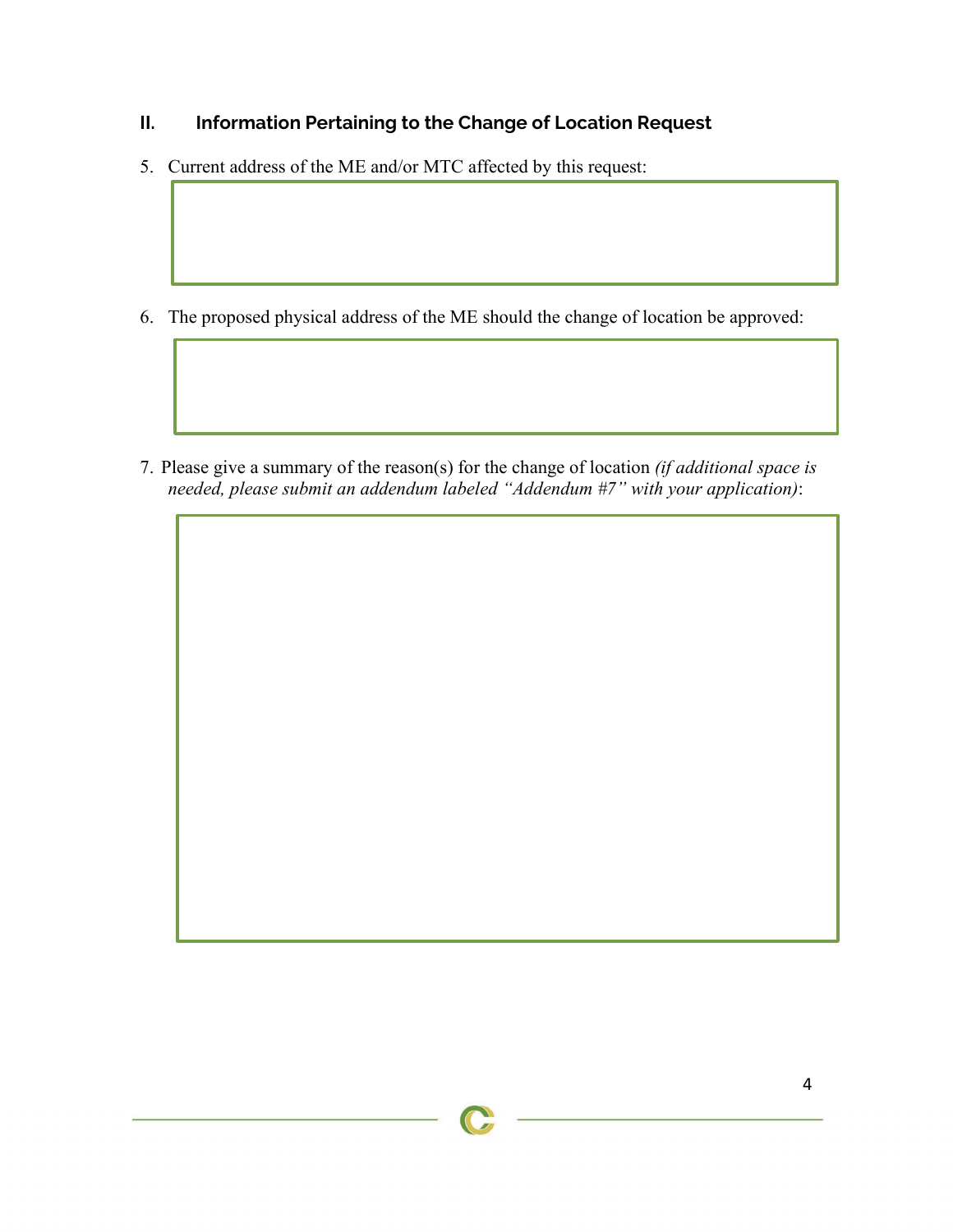8. Please provide a summary of any proposed building, construction, or renovations that will take place at the proposed new location for the ME and/or MTC *(if additional space is needed, please submit an addendum labeled "Addendum #8" with your application)*:

9. Please provide a proposed timeline to effectuate the change in location, the expected date that operations could commence at the new location, and the identification of whether operations will cease for any period of time due to the change *(if additional space is needed, please submit an addendum labeled "Addendum #9" with your application)*: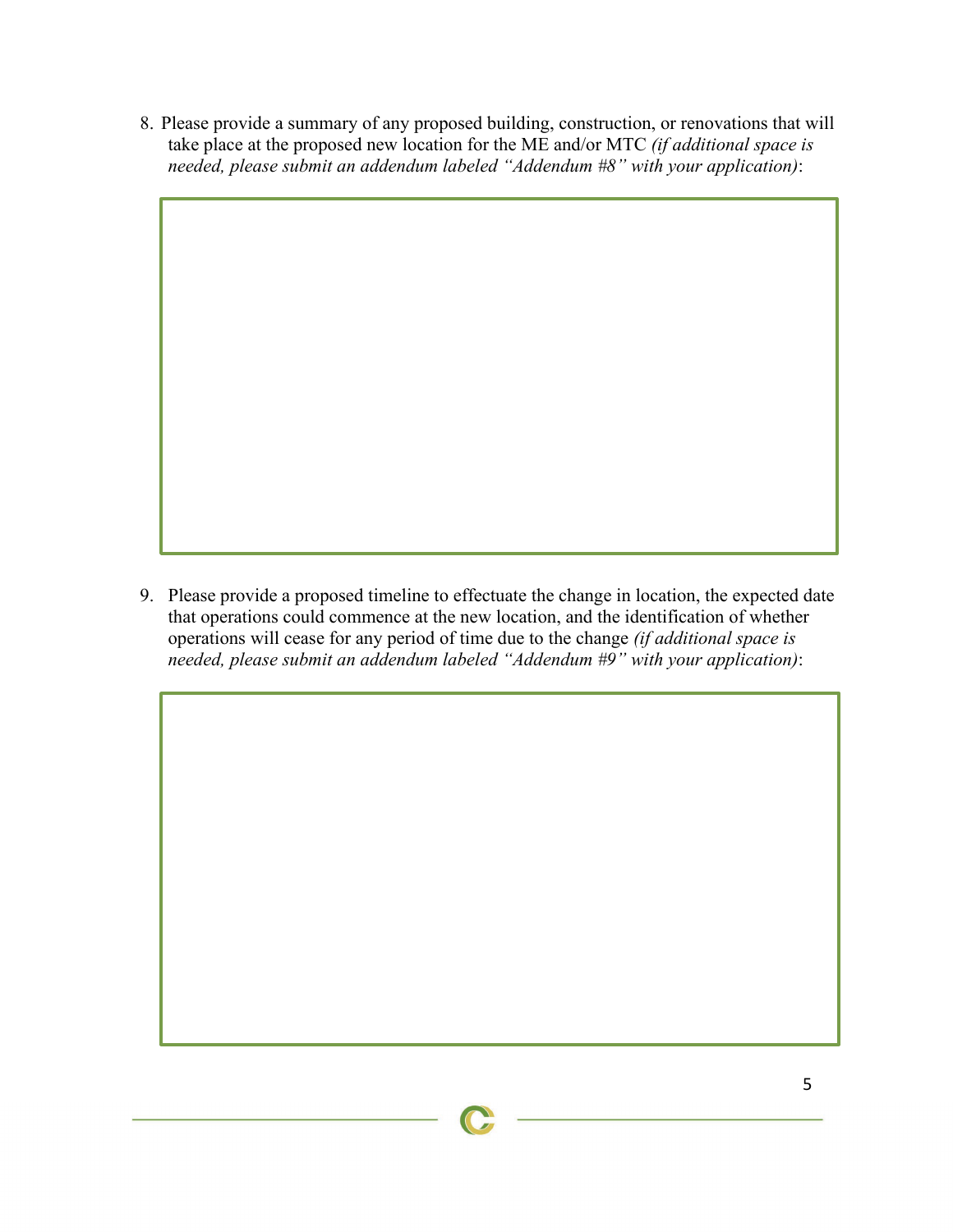## **III. Required Documents**

- 10. As part of this application, the following documentation is required to be provided to the Commission to effectively make a determination on the change of location. Please provide the following documents and clearly label them using the indicated text:
	- a. Documentation of a property interest in the proposed location. ("Document A"). This can include a copy of a legal title, option to purchase, legally enforceable agreement, or permission to use the premises;
	- b. Certification of a Host Community Agreement with the new municipality, if applicable ("Document B");
	- c. Documentation that a community outreach meeting was conducted for the new location, even if the move is within the same municipality, that conforms to the requirements set forth in 935 CMR 500.101 and 935 CMR 501.101 ("Document C");
	- d. A plan to remain compliant with local ordinances or bylaws, as well as the identification of any and all local ordinances or bylaws related to the adult- and/or medical-use of marijuana ("Document D"); and
	- e. A copy of the letter sent to the municipality, in which the ME and/or MTC will be departing, informing the municipality of the relocation. The letter should include the disclosure that ME/MTC will be relocating and shall be sent to the chief executive officer of the municipality ("Document E").

## **IV. Required Attestations**

- 11. Please attest to the following statements by initialing the corresponding box:
- 
- a. The proposed location for the ME/MTC is not within the statutory buffer zone of 500 feet of a public or private K-12 school, unless reduced by local ordinance or bylaw;



- b. The ME/MTC is in compliance with local ordinances and bylaws;
- c. The ME/MTC has an existing, executed Host Community Agreement with the municipality in which the ME/MTC will be located following approval of the change of location;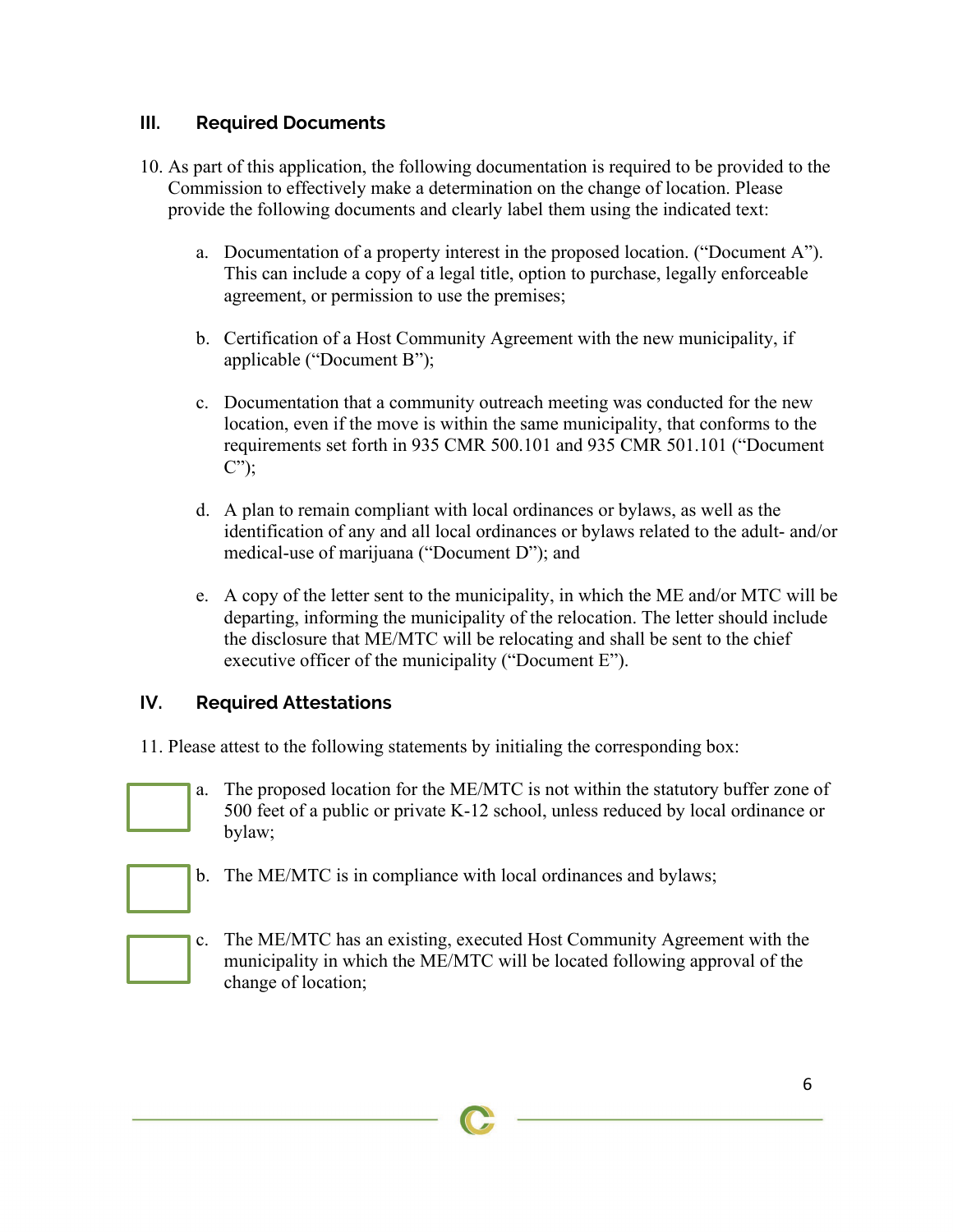|    | d. The ME/MTC will fully comply with the requirement to submit an architectural<br>review plan, and receive approval from the Commission, if building or<br>renovations will take place at the new location;                                                                             |
|----|------------------------------------------------------------------------------------------------------------------------------------------------------------------------------------------------------------------------------------------------------------------------------------------|
| e. | The ME/MTC understands that approval of the change of location does not permit<br>the possession of marijuana on the premises, or the commencement of full<br>operations, until onsite inspection(s) have taken place, and further specific<br>approval is provided from the Commission; |
| f. | The ME/MTC will fully cooperate and provide information to Commission staff;<br>and                                                                                                                                                                                                      |
| g. | All information contained within the application is accurate and true.                                                                                                                                                                                                                   |

## **By signing this document, I, the ME/MTC's representative, affirm that all the information provided above is accurate and true.**

Signature of the Marijuana Establishment's representative:

Date of attestation:

**If you have any questions regarding the payment or process, please contact the Commission at Licensing@CCCMass.com.**

**Note: Please ensure this form, along with all required and supplemental documentation, is combined into a single PDF document. The final PDF document will represent your application. Your application should be sent to L[icensing@](mailto:licensing@cccmass.com)CCCMass.com for consideration.**